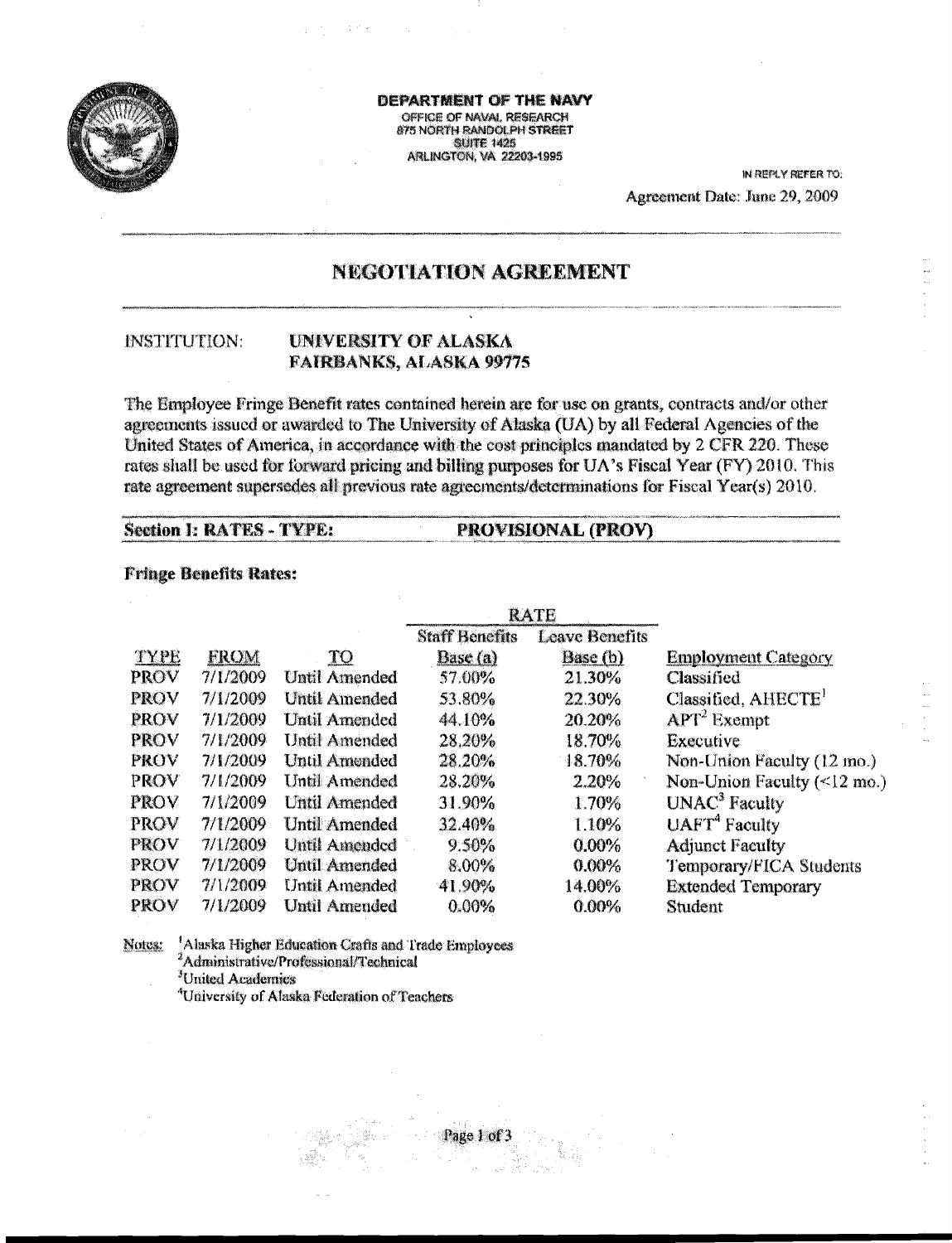## **DISTRIBUTION BASES**

- (a) Staff benefits rates are applied to base salaries plus overtime, miscellaneous pay, and leave accrual provisions.
- (b) Leave benefits rates are applied to base salaries excluding: overtime, miscellaneous pay, and paid leave.

# **SECTION II - GENERAL TERMS AND CONDITIONS**

A. LIMITATIONS: Use of the rates set forth under Section I is subject to any statutory or administrative limitations and is applicable to a given grant, contract or other agreement only to the extent that funds are available and consistent with any and all limitations of cost clauses or provisions, if any, contained therein. Acceptance of any or all of the rates agreed to herein is predicated upon all the following conditions: (1) that no costs other than those incurred by the grantee/contractor were included in its indirect cost pool as finally accepted and that all such costs are legal obligations of the grantee/contractor and allowable under governing cost principles; (2) that the same costs that have been treated as indirect costs are not claimed as direct costs; (3) that similar types of costs, in like circumstances, have been accorded consistent accounting treatment; (4) that the information provided by the contractor/grantee, which was used as the basis for the acceptance of the rates agreed to herein and expressly relied upon by the Government in negotiating the said rates, is not subsequently found to be materially incomplete or inaecurate.

B. ACCOUNTING CHANGES: The rates contained in Section 1 of this agreement are based on the accounting system in effect at the time this agreement was negotiated. Changes to the method(s) of accounting for costs, which affects the amount of reimbursement resulting from the use of these rates, require the written approval of the authorized representative of the cognizant negotiating agency for the Government prior to implementation of any such changes. Such changes include but are not limited to changes in the charging of a particular type of cost from indirect to direct. Failure to obtain such approval may result in subsequent cost disallowances.

C. PROVISIONAL RATES: The provisional rates contained in this agreement are subject to unilateral amendment by the Government or bilateral amendment by the contracting parties at any time.

D. USE BY OTHER FEDERAL AGENCIES: The rates set forth in Section 1 hereof were negotiated in accordance with and under the authority set forth in 2 CFR 220. Accordingly, such rates shall be applied to the extent provided in such regulations to grants, contracts and other transactions to which 2 CFR 220 is applicable, subject to any limitations in part A of this section. Copies of this document may be provided by either party to other Federal agencies which have or intend to issue or award grants and contracts using these rates or to otherwise provide such agencies with documentary notice of this agreement and its terms and conditions.

# Page 2 of 3